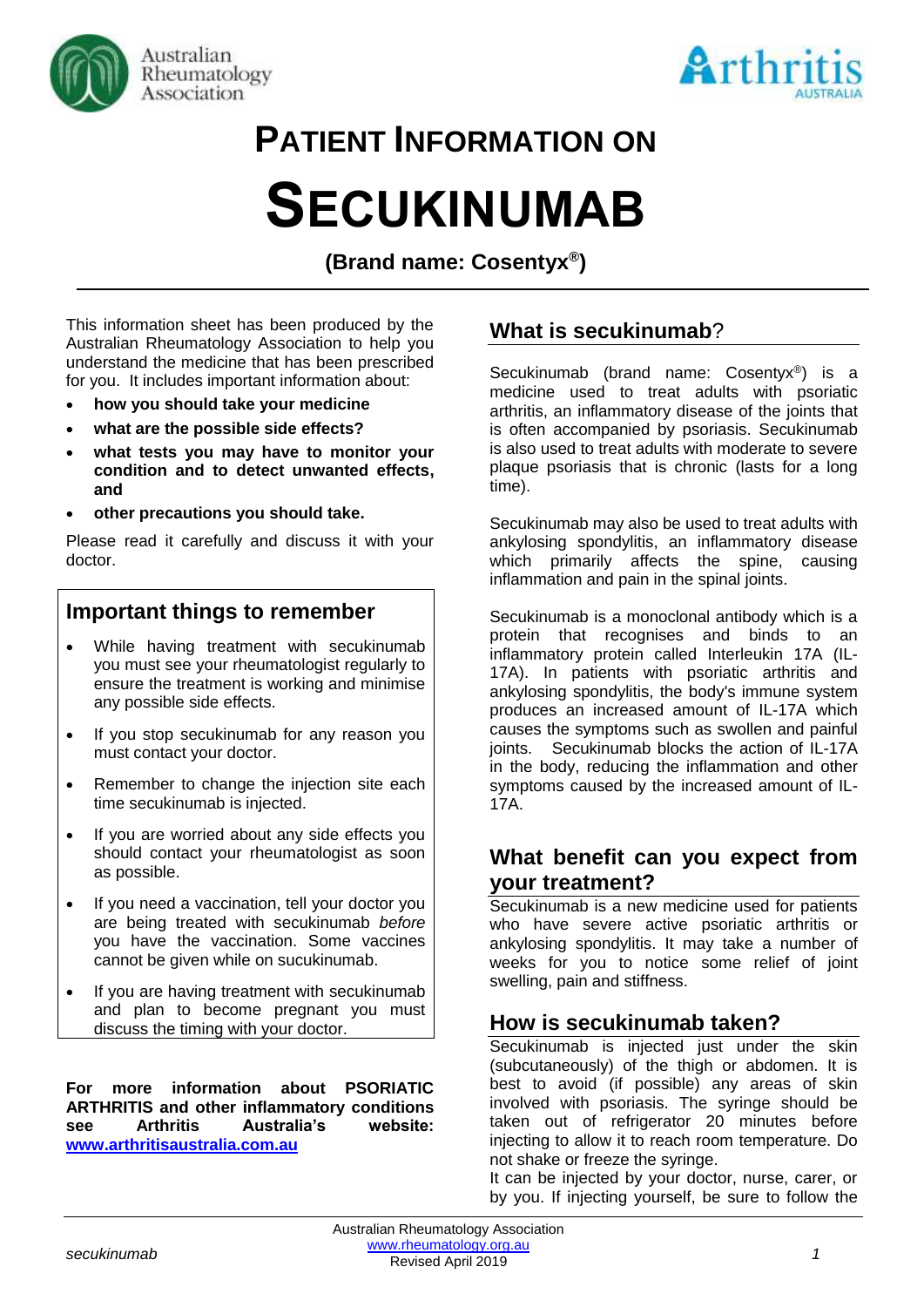detailed instructions carefully to ensure the best response. It is important to change the injection site each time.

#### *If you forget to use it*

If you forget an injection, make the next injection as soon as you remember and continue to use it as you normally would. Do not inject a double dose to make up for the one you missed.

If you have missed more than one dose or are not sure what to do, check with your doctor or pharmacist.

#### *If you have used too much (overdose)*

Let your doctor as soon as possible if you accidentally use more than your prescribed dose. The risk of adverse events is higher with larger doses.

#### *What is the dosage?*

Secukinumab is a solution for injection that comes in a pre-filled syringe or pen. Each pre-filled pen contains 150mg of secukinumab. In psoriatic arthritis and ankylosing spondylitis, the usual dose of secukinumab is 150mg (the contents of one prefilled pen) injected each week for the first 4 weeks of treatment, then once a month after that.

#### *Can other arthritis medicines be taken with secukinumab?*

Secukinumab may be taken in combination with other arthritis medicines, including:

- steroid medicines such as prednisolone or cortisone injections into the joint
- anti-inflammatory medicines (NSAIDs) such as naproxen (Naprosyn) or ibuprofen (Brufen/Nurofen)
- simple pain-relieving medicines such as paracetamol
- methotrexate

There are separate information sheets for the medicines mentioned above.

## *How long is the treatment continued?*

Treatment can continue with secukinumab as long as it is effective and you are not experiencing any adverse effects. Your doctor will tell you how long to continue treatment with secukinumab.

# **Are there any side effects?**

As with most medicines, secukinumab may cause side effects in some people. You may need medical treatment if you get some side effects. Tell your doctor if you are concerned about any possible side effects.

## *Most common possible side effects*

The most common side effects with secukinumab are upper respiratory infections such as *stuffy nose* and *sore throat*. These are usually mild. Tell your doctor if you are concerned, or if the side effects persist for a long time.

• Other common side effects include *cold sores, diarrhoea, hives, headache, nausea or itchy rash (urticaria).*

#### *Less common or rare possible side effects*

- Other less common side effects include *oral thrush, signs of low white cells (such as fever, sore throat or mouth ulcers due to infections), athelete's foot, ear infections, painful periodsconjunctivitis or discharge from the eye with itching, redness and swelling.*
- There are some rare but potentially serious side effects with secukinumab.
- *Serious allergic reaction:* Signs of a serious allergic reaction may include a skin rash, a swollen face, lips, mouth or throat, or wheezing, dizziness, trouble swallowing or breathing.
- Tell your doctor or go to the hospital immediately if you have an allergic reaction as you need urgent medical attention.
- *Inflammatory bowel disease:* New cases of inflammatory bowel disease or "flare ups" after periods of remission can occur while being treated with secukinumab.
- If you have inflammatory bowel disease, tell your doctor if you have worsening symptoms during treatment with secukinumab, or if you develop new symptoms of stomach pain or diarrhoea.
- Other side effects not listed in this leaflet may also occur. Tell your doctor if you notice any other side effects that you think might be caused by secukinumab.

## **What precautions are necessary?**

Before treatment is started with secukinumab, your doctor will examine you for tuberculosis (TB). If your doctor feels that you are at risk for TB, you may be treated with medicine for TB before you begin treatment and during treatment with secukinumab.

#### *Use with other medicines*

- Secukinumab may interact with some other medicines. You should tell your doctor (including your general practitioner, rheumatologist and others) about all medicines you are taking or plan to take. This includes over the counter or herbal/naturopathic medicines. You should also mention your treatment when you see other health professionals.
- While being treated with secukinumab, you must not receive *live vaccines*. Tell your doctor if anyone in your house needs a vaccine. The viruses in some vaccines can spread to people with a weakened immune system and can cause serious problems.

#### *Use in pregnancy and when breastfeeding*

The effects of secukinumab during pregnancy have not been well studied, so it is not clear if